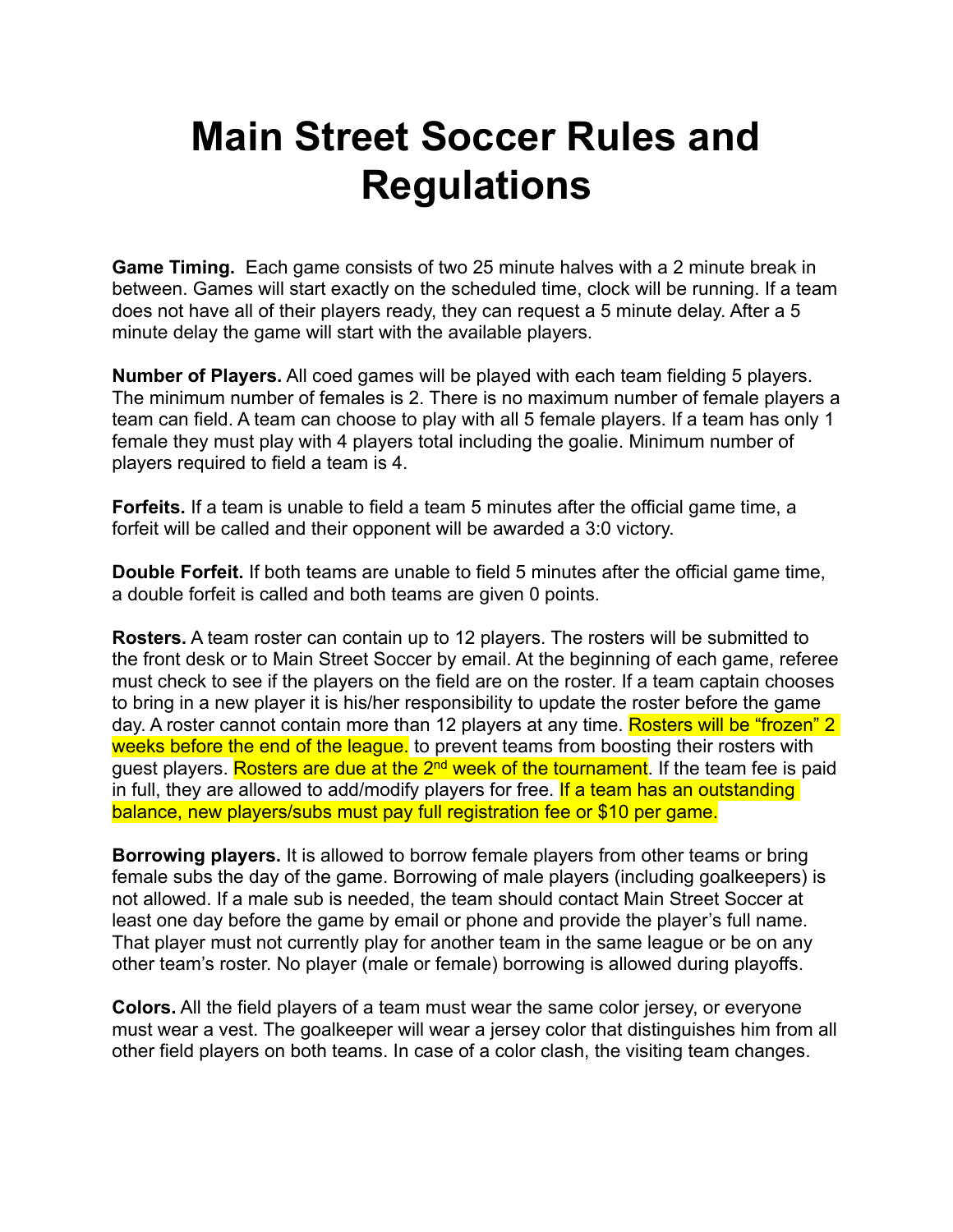**Injuries.** The referee shall send any player off, who requires treatment for injury or blood (regardless of whether the blood is his own or another's or is on his body or uniform). For treatments of blood, the player must obtain the referee's approval before he may re- enter the field. Play shall stop when the referee decides one of the following: 1) An injury is critical.

2) The injured player's location is likely to interfere with play.

3) The injured player's team has control of the ball.

When play is stopped because of an injury, the injured player must leave the field. An injured player may re-enter the field later.

**Attire and equipment.** Players attire and equipment must be safe and designed for athletic activity and soccer in particular. A referee reserves the right to eject a player if his attire is deemed inappropriate by the referee or administration. Outdoor soccer cleats with metal or plastic studs or blades are not allowed. Jewelry is not allowed. Watches are not allowed. Shin guards are mandatory. Casts must be examined by the referee before the beginning of each game.

**Keeping score.** A goal scored by a male player is worth 1 point. A goal scored by a female player is worth 2 points.

**Interaction with the referee/officials.** Unwelcome or inappropriate comments, criticizing, intimidating, pushing, touching, any kind of verbal or physical abuse of the referee/officials can result in a yellow or a straight red card or indefinite suspension from the league. Any form of verbal or physical abuse of the referee or any staff member may result in a yellow or red card as well as a temporary or permanent ban of the player/ team committing the verbal/physical abuse. If a team has a concern to address with the referee they must do so through their captain.

**Unnecessary Aggression.** The following is considered unnecessary aggression: clearing the ball recklessly and forcefully into the ceiling, dugouts, stands, or walls; kicking/hitting the dasher boards, goals, or any other objects in the facility (only the ball can be kicked!) use of profanity, reckless fouls, any physical contact or any behavior as deemed unjustifiably aggressive by the referee or Mains Street Soccer staff. Any manifestation of unnecessary aggression may result in a yellow or red card as well as a temporary or permanent ban from the facility.

**Playoffs and tie breakers.** The top 4 teams at the end of the tournament will enter playoffs. The #1 team will play #4 team and #2 team will play #3 team. The rank of teams will be determined by total number of points. If two or more teams have the same number of points, the next tie breaker will be the head-to-head result between the teams. The next tie breaker will be goal difference. The next tie breaker will be goals scored. The next tie breaker will be goals allowed. If teams are still tied the final tie breaker will be a coin toss. If a playoff game ends in a tie, a 10 minute extra time will be granted with the "golden goal" rule. If teams are still tied they go to the series of penalty shoot-outs. Administration reserves the right to change format from playoffs to nonplayoffs at the beginning of each season.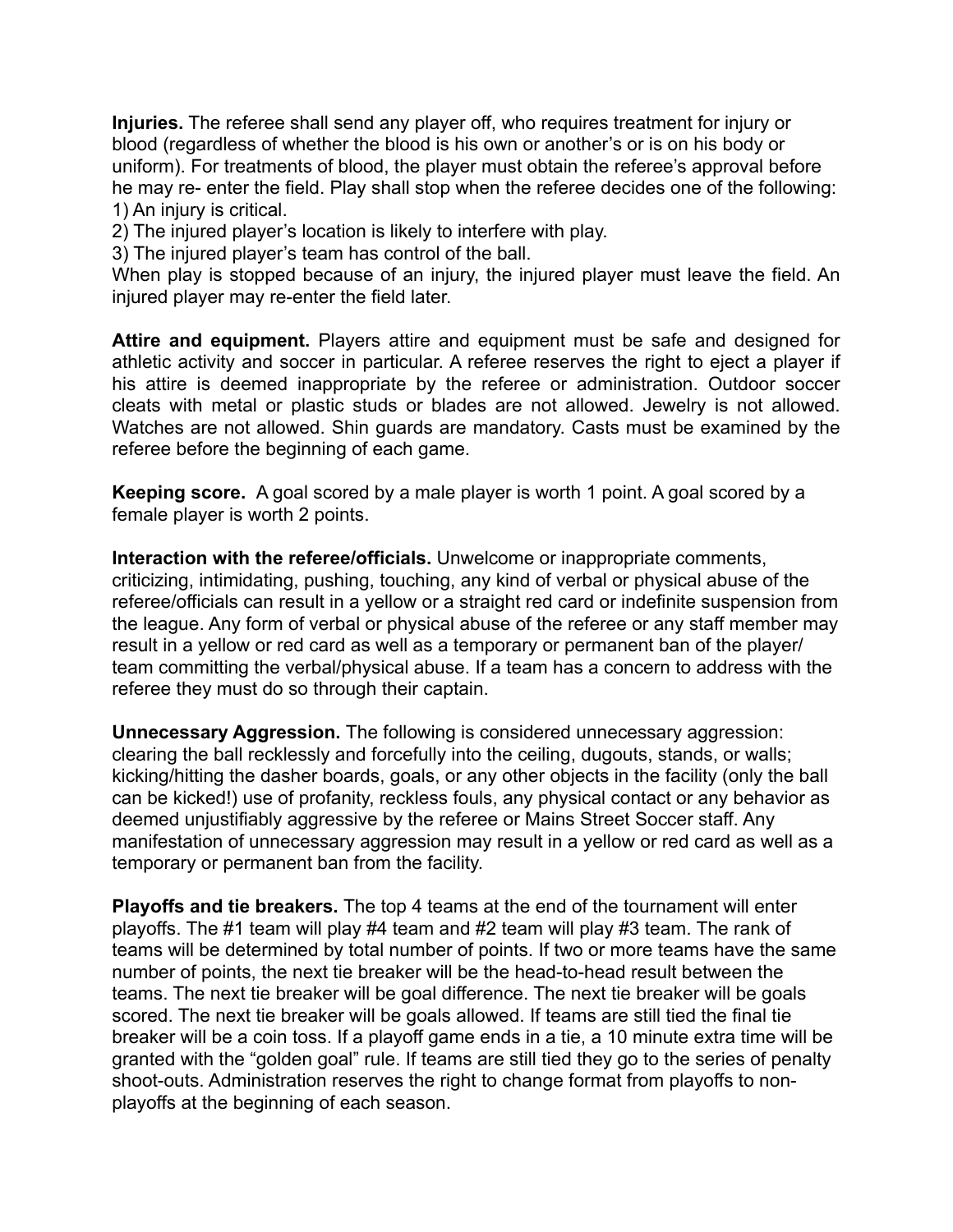**Accumulation of fouls.** Teams will be warned when the number of fouls they committed reaches 5. The 6th foul results in a blue card and a 5 minute suspension of the player who committed the  $6<sup>th</sup>$  foul, while his/her team continues to play with one player fewer until the referee or staff member instructs the team that they can reenter a player. Every additional foul will result in a penalty kick.

**Liability Waivers.** Every person (whether a player or not) to step into the field or dugout must sign a liability waiver. Captains are responsible for enforcing this rule.

These rules are subject to change without notice.

## **Main Street Soccer Official Rules**

The games will be governed according to the Official FIFA Laws of the game with the following exceptions specific to the Main Street Soccer League:

- 1. No off-sides.
- 2. Slides and slide tackles are not allowed. Goalkeeper is the only player who can slide in his/her penalty box only and/or play from the ground. Goalkeeper cannot slide with straight leg(s) or both feet going in the direction of the ball or another player. Any slide tackle shall result in an automatic yellow card. Any slide that is not endangering another player is still considered a foul.
- 3. No throw-ins. When the ball goes out of bounds it will be placed on the line and kicked into play.
- 4. Free kicks are performed as regular soccer free kicks except "the wall" is 5 yards away from the kicker.
- 5. Penalties are taken from halfway line, penalty taker is allowed to dribble to the goalie or shoot from the spot. All remaining players must be inside the penalty box at the opposite goal, they are allowed to start chasing the penalty taker the moment penalty taker touches the ball.
- 6. Substitutions are unlimited and "flying" players do not need to ask a permission to substitute a player. Player leaving the field must exit the field completely before his/her substitute can enter.
- 7. Any sort of disrespectful/violent conduct including but not limited to use of profanity, fighting, unnecessary roughness, pushing, shoving, verbal or physical altercation, inappropriate remarks aimed at the opposing team, own team, referee, spectators, lifetime staff, or any other persons may **result in an automatic red card or automatic indefinite ban / temporary suspension from Main Street Soccer grounds, including all facilities and parking areas.** It is up to the referee to decide whether to red-card a player. However, any person who initiates a physical confrontation (such as pushing another person in the chest, head-butt another person, throw a punch, throw a kick or perform a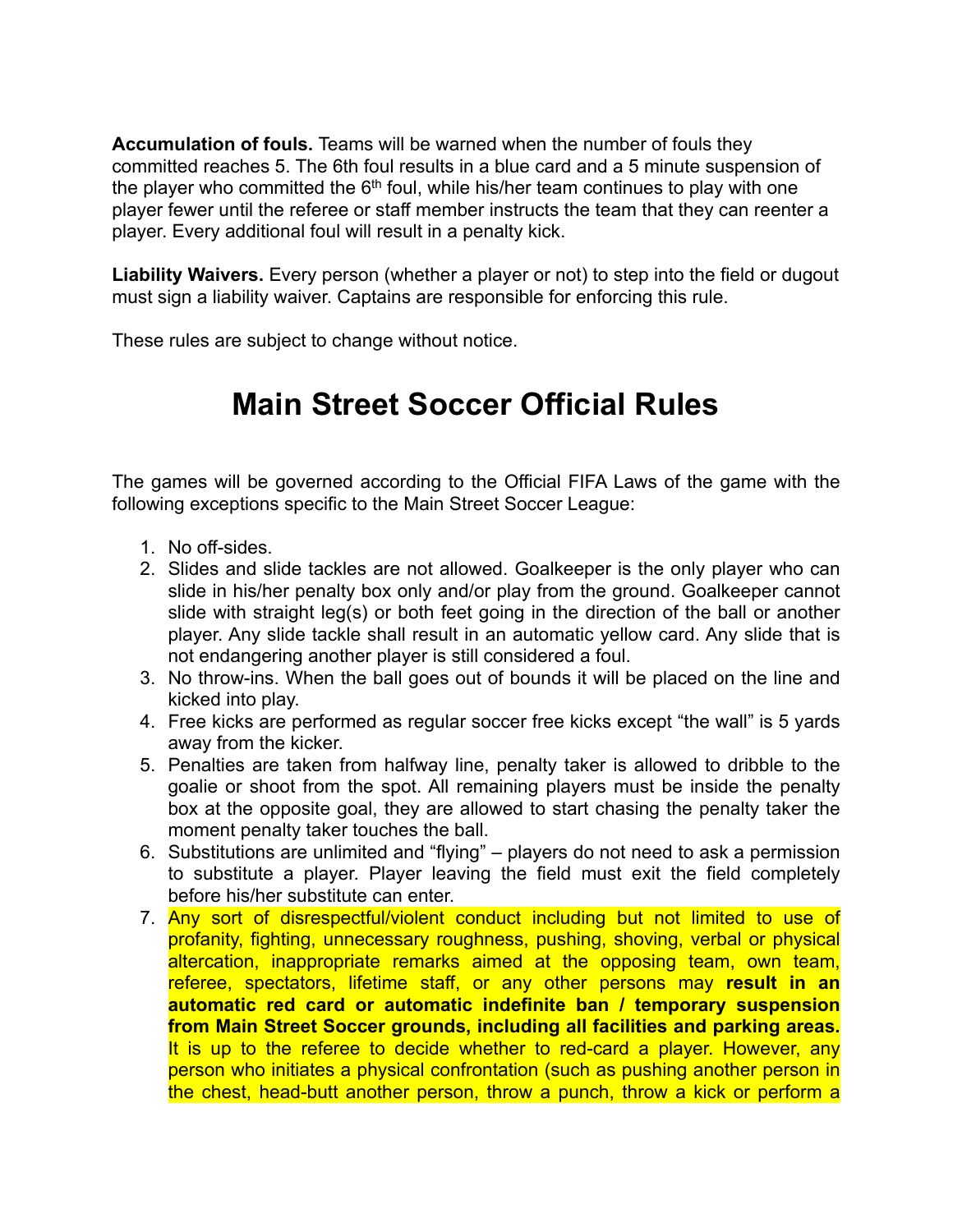similar physical action of aggression) **shall receive a mandatory red card**, a mandatory temporary ban and must arrange a hearing with the league manager before he/she can participate in the league again. Any person receiving a red card must leave the facility immediately. Red card may also be issued for verbal confrontations.

- 8. Body to body sideways contact can be only allowed within reasonable limits, in the following circumstances: male against male, female against female, female against male. Significant body to body contact by male against female is considered an infraction. Body check of the opponent into the walls will result in a an automatic yellow card.
- 9. Yellow cards result in a mandatory 5 minute suspension of the player receiving a yellow card. The above player's team may not substitute him/her and must play with one person fewer for 5 minutes.
- 10.Playing against the plastic perimeter wall is allowed. When a ball goes outside the borders, the game is stopped and the ball is placed next to the wall and is kicked into play.
- 11. Kicking the ball against the protective ceiling net is prohibited and a direct kick into the net will result in a blue card and a 5 minute time out for the kicker. Accidental/minor contact when the ball slightly grazes the ceiling net will result in loss of the ball possession and the opposing team will re-enter the ball into play by placing it next to the wall closest to where the contact with the net occurred and kicking it in.
- 12.Goalkeeper is not allowed to play as a field player and is only allowed to come outside his/her box to make a save in a clear potentially goal scoring situation. If players are passing the ball back to the goalkeeper, he is allowed to pick it up using hands (even from his own teammate) or use his feet to receive/pass the ball inside the box only.
- 13.Shadowing the Goalkeeper is a foul that occurs when a player follows the opposing goalkeeper around inside his arch and obstructs the goalkeeper from the play. There does not have to be any physical contact towards the goalkeeper for shadowing to be called.
- 14.Cornering is a foul that occurs when a player is marked too tightly in any of the field's corners to where he cannot turn, move, or change his position.
- 15.When in possession of the ball (holding it in hands), the goalie must throw or pass the ball to another player. Goalie is not allowed to pass or throw the ball to him/herself.
- 16.When in possession of the ball, the goalie has 5 seconds to distribute the ball or receive a foul and a subsequent penalty kick.
- 17.Holding of the walls (placing hands on the walls) is not allowed. Using hands is only allowed when stopping oneself from running into the wall at high speeds.